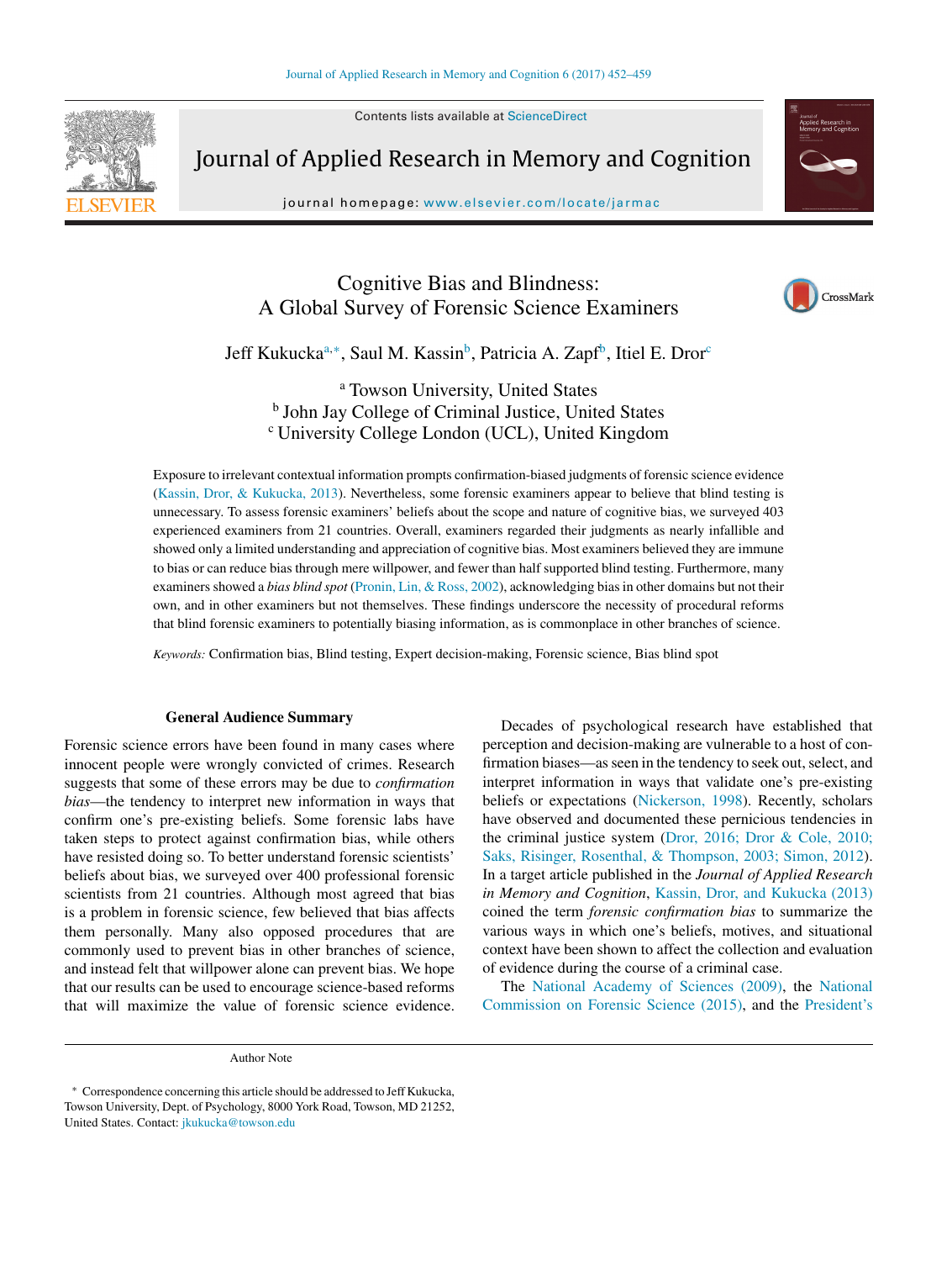Council of Advisors on Science and Technology (2016) have each identified confirmation bias as a potential cause of forensic science error, noting that such errors are prevalent in DNA exoneration cases (i.e., 46% of wrongful convictions identified by the Innocence Project; [www.innocenceproject.org](http://www.innocenceproject.org/)). Indeed, studies of professional forensic examiners have shown that irrelevant contextual information can distort their judgment. In one of the earliest such studies, latent fingerprint experts changed 17% of their own prior judgments of the same fingerprints when given different contextual information (Dror & [Charlton,](#page-6-0) 2006; see also [Stevenage](#page-7-0) & Bennett, 2017). In another study, blood pattern analysts' error rates nearly doubled when irrelevant contextual information suggested the presence of a particular pattern (Taylor, Laber, Kish, Owens, & [Osborne,](#page-7-0) 2016). Similar effects have been found among experts in other forensic domains as well, such as arson investigation [\(Bieber,](#page-6-0) 2012), crime scene investigation (van den Eeden, de Poot, & van [Koppen,](#page-7-0) 2016), forensic anthropology [\(Nakhaeizadeh,](#page-6-0) Dror, & Morgan, 2014; Nakhaeizadeh, Morgan, Rando, & Dror, 2017), forensic pathology [\(Oliver,](#page-7-0) 2017), and analysis of complexDNAmixtures(Dror & Hampikian, 2011; see [Kukucka,](#page-6-0) 2018, for a review; see [Dror,](#page-6-0) 2016, for a theoretical model of how bias impacts observations and judgments made by forensic experts).

To prevent bias-induced error, the [President's](#page-7-0) Council of Advisors on Science and Technology (2016) noted "the importance of blinding [forensic science] practitioners to potentially biasing information" (p. 33). As standard practice, biomedical researchers demand the use of double-blind protocols in clinical drug trials [\(Kaptchuk,](#page-6-0) 1998) and psychological scientists strive to keep experimenters blind to conditions and/or hypotheses [\(Rosenthal,](#page-7-0) 1966). However, forensic examiners appear to disagree over the value of blind testing. While several laboratories have adopted procedures that shield examiners from irrelevant contextual information (e.g., Archer & [Wallman,](#page-6-0) 2016; Found & Ganas, 2013), other examiners have argued that their training and expertise renders them immune to bias (e.g., [Leadbetter,](#page-6-0) 2007) or that bias can be overcome by sheer willpower [\(Butt,](#page-6-0) 2013).

As it stands, it is not clear whether these latter opinions are normative or anomalous—nor whether opposition to blind testing is widespread among forensic experts. With this in mind, we aimed to measure the consensus and/or differences of opinion among forensic examiners on a range of bias-related issues. Specifically, we surveyed a global sample of forensic examiners as to their beliefs about the scope and nature of cognitive bias in the forensic sciences. As a secondary aim, we also sought to explore whether examiners differ in their beliefs about bias as a function of their experience or domain of specialization. We also compared the beliefs of bias-trained and -untrained examiners.

#### **Method**

#### **Participants**

professional forensic science organizations.<sup>1</sup> On average, examiners were  $44.02$  years old  $(SD = 11.39)$  and had 14.46 years of experience (*Mdn* = 13; *SD* = 9.60). Virtually all examiners held a college (42.43%), masters (38.71%), or doctoral (10.67%) degree.

Our sample included examiners from 21 different countries (*Mode* = United States; 82.38%) and a range of different forensic science domains, with the most common being biology and DNA (24.07%), latent fingerprint examination (14.64%), questioned document examination (e.g., handwriting identification; 8.68%), toxicology (6.20%), and firearm/toolmark examination (5.96%). Some examiners (17.62%) also reported having worked in multiple domains. Most (57.57%) currently worked in large laboratories (i.e., 21+ employees), while others worked alone (6.95%) or in very small laboratories (i.e., five or fewer employees; 8.44%). Most examiners reported having worked either exclusively (28.29%) or mostly (46.40%) for the prosecution; virtually none had worked either exclusively (0.25%) or mostly (0.74%) for the defense. The average (i.e., median) [examiner](#page-6-0) estimated having worked on 1000 cases in their career  $( IQR = 487.75 - 4825 )$  and having testified in court 25 times  $(IQR = 7–80.75).<sup>2</sup>$ 

# **Procedure**

Recruitment e-mails directed examiners to a passwordprotected survey website. After entering the password and giving electronic consent, they answered questions about their demographic (i.e., age, gender, location, education level) and professional background (i.e., current domain of specialization, years of experience, size of laboratory, number of cases worked, number of times testifying in court). They were also asked to estimate the accuracy rates of judgments in their domain and of their own judgments. On the next page, examiners read the following definition of cognitive bias:

"In recent years, there has been some debate over whether forensic examiners are subconsciously influenced by prior beliefs and expectations formed on the basis of contextual information (e.g., a detective's opinion, evidence from other forensic domains, a suspect's criminal history, a confession, an eyewitness) that is irrelevant to the forensic samples they are evaluating. This phenomenon has been referred to as *cognitive bias*."

Our sample included 403 professional forensic examiners (219 women, 183 men, and one who did not report gender) who were recruited via the electronic mailing lists of various

 $1$  Our goal was to obtain as many respondents as possible. Because we do not know how many examiners received our e-mails, the response rate is unknown. A total of 540 examiners began the survey (i.e., provided a password and consent). Of these, 137 were not included in our final sample—six (4.38%) who entered an incorrect password, 96 (70.07%) who exited the survey immediately after providing consent, and 35 (25.55%) who provided consent and demographic information but did not answer any of the 13 bias-related items.

<sup>2</sup> Examiners answered these items in an open-ended fashion. For those who gave a range (e.g., "50–100"), we recoded their response as the midpoint of that range. Inexact (e.g., "thousands") and/or non-numeric (e.g., "no idea") responses were excluded. Statistics for these two items are thus based on the responses of 370 and 396 examiners, respectively.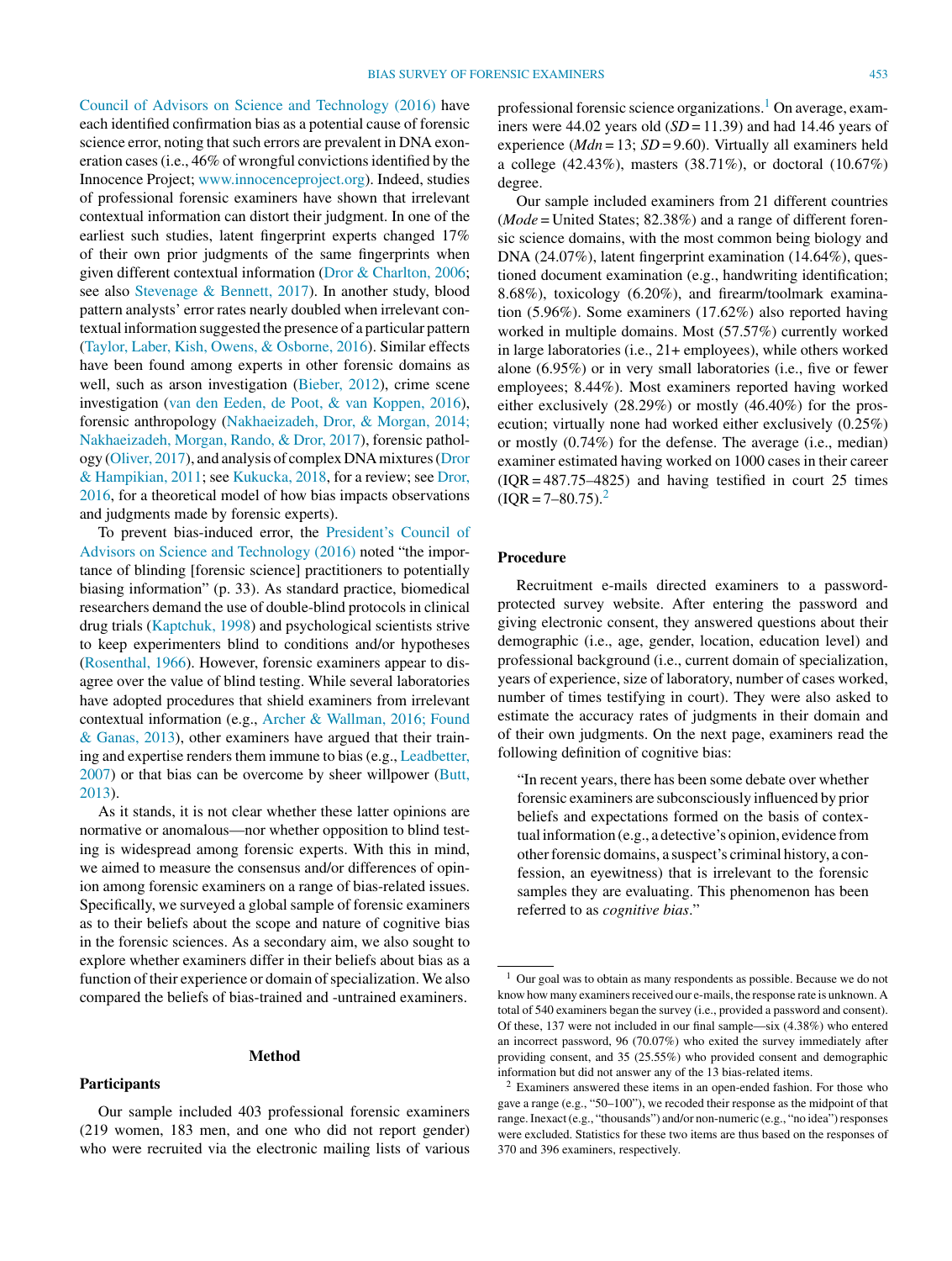On a new page, examiners then responded to 13 items which assessed their opinions as to the scope (three items) and nature (ten items) of cognitive bias in forensic science. On the final page, examiners were asked whether they had ever received any training about cognitive bias, and if so, to explain when, where, and by whom the training was given. Overall, 58.06% of our sample  $(n = 234)$  reported having received training in cognitive bias;  $40.69\%$  ( $n = 164$ ) reported that they had not received any such training. $3$ 

All procedures were approved by and performed in accordance with the Institutional Review Board at the City University of New York.

#### **Measures**

**Estimated accuracy.** Two open-ended items asked examiners to estimate the overall accuracy rate (0–100%) of judgments in their domain of specialization, and the accuracy rate of their own judgments. For examiners who gave a range (e.g., "95–100%"), we recoded their response to the midpoint of the range. Those who gave inexact (e.g., "more than 80%") or nonnumeric (e.g., "I don't know") responses were excluded. As a result, analyses of these two items are based on the responses of *n* = 335 and 341 examiners, respectively.

**Scope of bias.** Three parallel items gauged examiners' opinions about the scope of cognitive bias in the forensic sciences (Table 1). First, we asked if they felt that cognitive bias was a cause for concern in the forensic sciences *as a whole*. Second, we asked if they felt that cognitive bias was a cause for concern *in their own domain* of forensic science. Third, we asked if they felt that *their own judgments* are influenced by cognitive bias. Each of these items included response options of "Yes," "No," and "I don't know." All examiners responded to the first two items; two examiners (0.50%) did not respond to the third item.

**Nature of bias.** Examiners read ten statements about the nature of cognitive bias in the forensic sciences ([Table](#page-3-0) 2). For each, examiners were instructed to rate how strongly they agree or disagree with that statement as it pertains to the domain in which they currently work. Examiners rated their agreement with each statement on a scale from 1 (Strongly Disagree) to 7 (Strongly Agree), with a rating of 4 indicating neither agreement nor disagreement. Seven examiners (1.64%) did not rate one or more of these statements, but each statement was rated by at least 400 (99.26%) examiners in our sample.

# **Results**

#### **Estimated Accuracy**

When asked to estimate the accuracy rates of judgments in their domain and of their own judgments, examiners responded

## **Table 1**

*Beliefs (%) about the Scope of Bias*

|                                                                                                               | Yes   | Nο    | Don't know |
|---------------------------------------------------------------------------------------------------------------|-------|-------|------------|
| In your opinion, is cognitive.<br>hias a cause for concern in the<br>forensic sciences as a whole?            | 70.97 | 17.37 | 11.66      |
| In your opinion, is cognitive.<br>hias a cause for concern in<br>your specific domain of<br>forensic science? | 52.36 | 36.97 | 10.67      |
| In your opinion, are your own<br><i>judgments</i> influenced by<br>cognitive bias?                            | 25.69 | 54.11 | 20.20      |

with mean estimates of  $94.41\%$  (*Mdn* = 98, range = 40–100) and 96.25% (*Mdn* = 99, range = 50–100), respectively. Overall, examiners who responded to both items(*n* = 328) estimated their own accuracy rate  $(M = 96.16, SD = 7.94)$  to be higher than the overall accuracy rate for their domain  $(M = 94.41, SD = 8.86)$ , *t*(327) = 4.88, *p* < .001, *d* = 0.27, 95% CI [0.15, 0.39]. Notably, 148 examiners (36.72% of the total sample) reported a belief that their own judgments are 100% accurate.

#### **Scope of Cognitive Bias**

As shown in Table 1, most examiners (71%) felt that cognitive bias was a cause for concern in the forensic sciences as a whole, but fewer (52%) saw bias as a cause for concern in their domain, and even fewer (26%) felt that their own judgments are influenced by bias. After excluding "I don't know" responses, a Cochran's *Q* test confirmed that examiners were decreasingly likely to answer "yes" to these three items,  $Q(2) = 147.86$ ,  $p < .001$ ,  $\eta_Q^2 = .27$  (Serlin, Carr, & [Marascuilo,](#page-7-0) 1982).

Notably, 22.38% of examiners who believed that cognitive bias *is* a cause for concern in the forensic sciences as a whole also believed that bias *is not* a concern in their own domain. Similarly, 31.10% of those who believed that cognitive bias *is* a cause for concern in their own domain also believed that their own judgments *are not* influenced by bias.

## **Nature of Cognitive Bias**

[Table](#page-3-0) 2 shows the frequency of agreement ratings for each of our ten statements about the nature of cognitive bias. [Table](#page-3-0) 3 shows the mean level of agreement with each statement, and the results of a one-sample *t*-test comparing this mean against the scale midpoint (i.e., four, which reflects neither agreement nor disagreement).

**Are examiners vulnerable to bias?**Overall, 68.8% of our sample agreed (either strongly, moderately, or slightly) that an examiner's expectations can influence his or her *analysis*, while only 25.9% disagreed (either strongly, moderately, or slightly) with this statement (Item #1;  $d = 0.39$ ). However, they were divided asto whether an examiner's expectations can affect their *ultimate opinion* (Item #2; 55.9% agreed vs. 37.4% disagreed;  $p = .079$ ). Similarly, while our sample recognized that examiners sometimes know what conclusion they are expected to find (Item #8; 63.6% agreed vs. 25.3% disagreed; *d* = 0.32), they

<sup>&</sup>lt;sup>3</sup> Examiners' descriptions of the "training" they had received varied greatly. Of those who reported prior training,  $64.53\%$  ( $n = 151$ ) cited a workshop or conference presentation given by one or more of the authors as all or part of their "training." Other commonly reported forms of training included undergraduate and graduate courses, in-house sessions at their own agency, and presentations at professional conferences.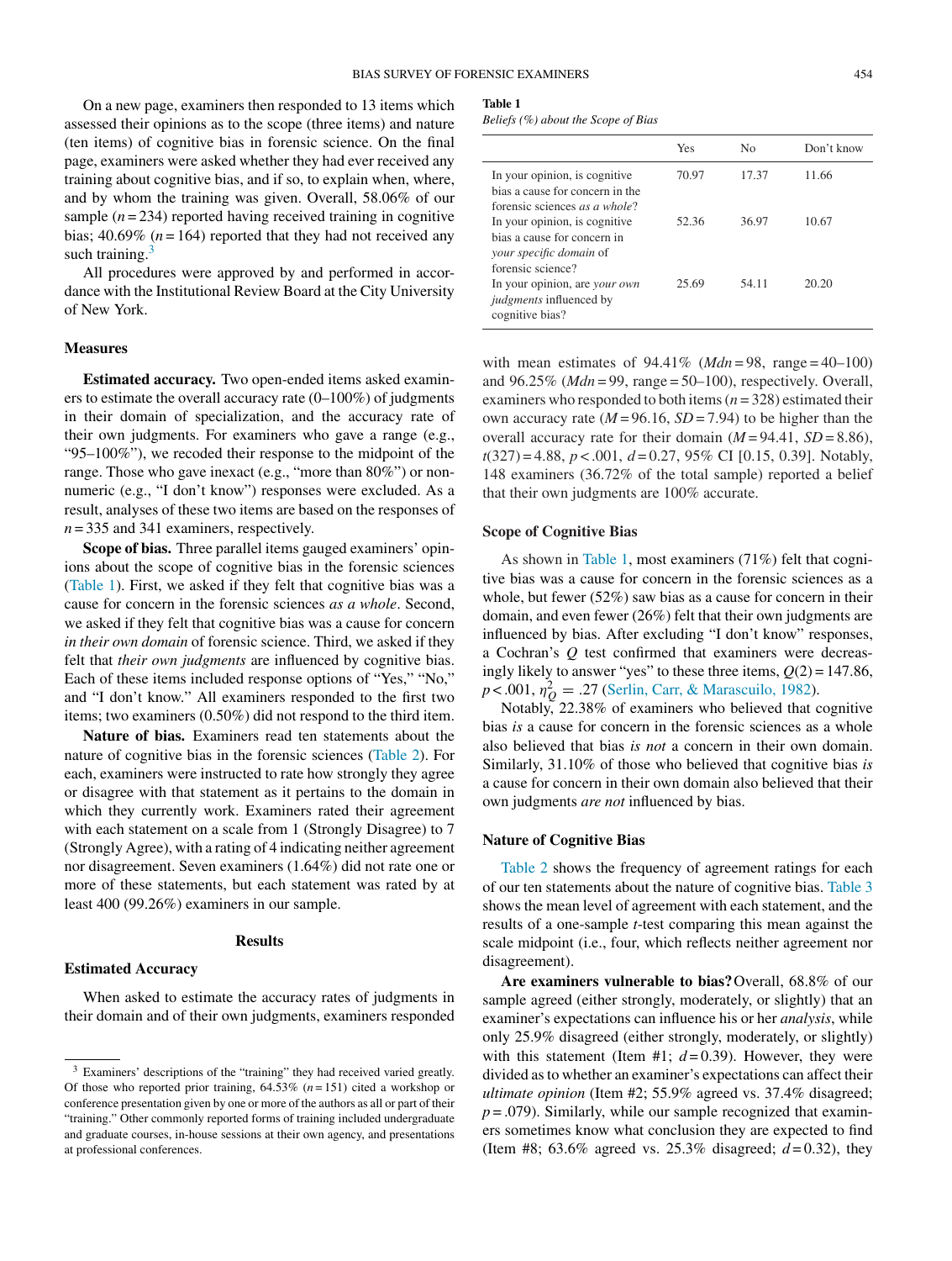## <span id="page-3-0"></span>**Table 2**

*Frequencies (%) of Beliefs about the Nature of Bias*

|                                                                                                                                                   | Strongly disagree | Disagree | Slightly disagree | Neutral | Slightly agree | Agree | Strongly agree |
|---------------------------------------------------------------------------------------------------------------------------------------------------|-------------------|----------|-------------------|---------|----------------|-------|----------------|
| 1. An examiner's prior beliefs and expectations can<br>affect how s/he goes about analyzing a forensic<br>sample.                                 | 6.2               | 15.2     | 4.5               | 5.2     | 22.7           | 37.4  | 8.7            |
| 2. An examiner's prior beliefs and expectations can<br>affect his or her ultimate opinion about a forensic<br>sample.                             | 9.2               | 19.5     | 8.7               | 6.7     | 25.2           | 25.7  | 5.0            |
| 3. An experienced examiner is less likely than a new<br>examiner to be influenced by prior beliefs and<br>expectations.                           | 8.8               | 24.0     | 14.0              | 21.8    | 11.8           | 15.5  | 4.3            |
| 4. An examiner who makes a conscious effort to set<br>aside his or her prior beliefs and expectations is less<br>likely to be influenced by them. | 2.0               | 6.8      | 6.0               | 14.0    | 18.5           | 37.3  | 15.5           |
| 5. Having access to irrelevant contextual information<br>can help forensic examiners make more accurate<br>judgments.                             | 19.5              | 27.9     | 8.0               | 21.2    | 11.5           | 8.7   | 3.2            |
| 6. Having access to irrelevant contextual information<br>makes a forensic examiner's job more interesting.                                        | 7.2               | 14.7     | 3.2               | 30.1    | 19.2           | 21.9  | 3.7            |
| 7. To the extent possible, examiners in my domain<br>should be shielded from irrelevant contextual<br>information.                                | 5.8               | 16.3     | 9.3               | 20.0    | 14.0           | 24.0  | 10.8           |
| 8. Examiners sometimes know what conclusion they are<br>expected to find.                                                                         | 8.2               | 11.9     | 5.2               | 10.9    | 24.6           | 31.8  | 7.2            |
| 9. When examiners know what they are expected to<br>find, it affects the conclusions they reach.                                                  | 17.5              | 26.8     | 11.3              | 13.5    | 17.3           | 10.8  | 3.0            |
| 10. Cognitive bias is generally less of a problem in my<br>specialty domain than in other domains of forensic<br>science.                         | 7.7               | 15.2     | 9.2               | 23.6    | 12.7           | 21.6  | 10.0           |

*Note*. Modal responses are shown in bold.

#### **Table 3**

*Means and One-Sample t-Tests for Beliefs about the Nature of Bias*

|                                                                                                                                                | M(SD)                              |         | $\boldsymbol{p}$ | d       | 95% CI         |
|------------------------------------------------------------------------------------------------------------------------------------------------|------------------------------------|---------|------------------|---------|----------------|
| 1. An examiner's prior beliefs and expectations can affect how s/he goes about analyzing a<br>forensic sample.                                 | 4.70(1.80)                         | 7.80    | < 0.001          | 0.39    | 0.29, 0.49     |
| 2. An examiner's prior beliefs and expectations can affect his or her ultimate opinion about a<br>forensic sample.                             | 4.16(1.85)                         | 1.76    | .079             | 0.09    | $-0.01, 0.19$  |
| 3. An experienced examiner is less likely than a new examiner to be influenced by prior<br>beliefs and expectations.                           | $3.67(1.71)$ $-3.84$ <.001         |         |                  | $-0.19$ | $-0.29, -0.10$ |
| 4. An examiner who makes a conscious effort to set aside his or her prior beliefs and<br>expectations is less likely to be influenced by them. | 5.14 (1.51)                        | 15.08   | < 0.001          | 0.75    | 0.64, 0.86     |
| 5. Having access to irrelevant contextual information can help forensic examiners make more<br>accurate judgments.                             | $3.16(1.74)$ $-9.64$ < 001 $-0.48$ |         |                  |         | $-0.58, -0.38$ |
| 6. Having access to irrelevant contextual information makes a forensic examiner's job more<br>interesting.                                     | 4.20(1.62)                         | 2.46    | .014             | 0.12    | 0.02, 0.22     |
| 7. To the extent possible, examiners in my domain should be shielded from irrelevant<br>contextual information.                                | 4.35(1.79)                         | 3.93    | < 0.001          | 0.20    | 0.10, 0.30     |
| 8. Examiners sometimes know what conclusion they are expected to find.                                                                         | 4.56(1.77)                         | 6.37    | < 0.001          | 0.32    | 0.22, 0.42     |
| 9. When examiners know what they are expected to find, it affects the conclusions they reach.                                                  | 3.31(1.78)                         | $-7.83$ | < 0.001          | $-0.39$ | $-0.49, -0.29$ |
| 10. Cognitive bias is generally less of a problem in my specialty domain than in other<br>domains of forensic science.                         | 4.23(1.80)                         | 2.58    | .010             | 0.13    | 0.03, 0.23     |

denied that this knowledge affects their conclusions (Item #9, 31.1% agreed vs. 55.6% disagreed; *d* = −0.39).

**How should bias be addressed?**Our sample most strongly believed that examinerswho try to set aside their expectations are less likely to be influenced by them (Item #4;  $d = 0.75$ ); 71.3% agreed with this statement whereas only 14.8% disagreed. A plurality of examiners (48.8%) agreed that examiners should be shielded from irrelevant contextual information, but another 31.4% felt that examiners should *not* be shielded from such information, and 20% neither agreed nor disagreed (Item #7;  $d = 0.20$ .

## **Comparison of Bias-Trained and -Untrained Examiners**

Bias-untrained examiners were less likely than bias-trained examiners to view cognitive bias as a cause for concern in the forensic sciences as a whole (61.59% vs. 77.78%),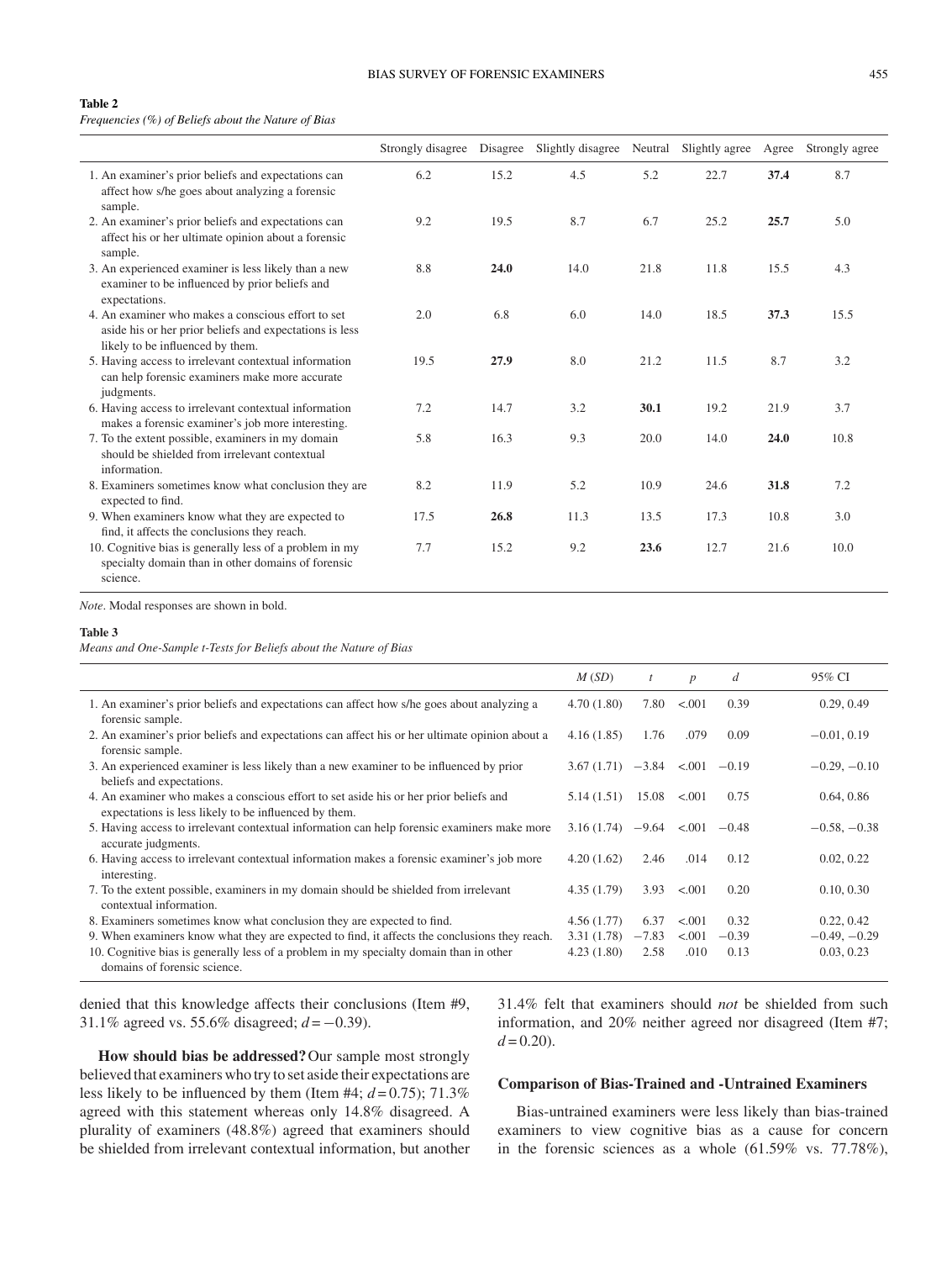χ2(2, *N*= 398) = 12.40, *p* = .002, Cramér's *V* = .18, 95% CI [.08, .27], in their own forensic domain (39.63% vs. 61.11%),  $\chi^2(2, N=398) = 18.39, p < .001, V = .22, [.12, .31],$  and in their own judgments (11.66% vs. 35.62%),  $\chi^2$ (2, *N* = 396) = 28.91, *p* < .001, *V* = .27, [.17, .37].

[Table](#page-5-0) 4 compares bias-trained and -untrained examiners in terms of their agreement with our ten statements about the nature of bias. Compared to their trained counterparts, bias-untrained examiners less strongly believed that an examiner's expectations can influence their ultimate opinion (Item  $\#2$ ;  $d = 0.40$ ), that examiners are affected by knowing what conclusion they are expected to find (Item  $#9$ ;  $d = 0.38$ ), and that examiners should be shielded from irrelevant contextual information (Item  $#7$ ;  $d = 0.47$ ).

#### **Effects of Experience and Domain**

**Experience.** A series of multinomial logistic regressions showed that years of experience as a forensic examiner did not predict responses to any of the three questions about the scope of bias, all Wald  $\chi^2$  < 0.67, *p* > .41. Likewise, years of experience did not correlate with agreement ratings for any of the ten statements about the nature of bias, all  $|r| < 0.10$ ,  $p > 0.06$ .

**Domain.** To compare beliefs across forensic areas of specialization, we focused on the five domains that were the most highly represented in our sample (i.e., biology and DNA analysis, latent fingerprint examination, questioned document examination, toxicology, and firearm/toolmark examination; all  $ns \geq 24$ ). Domain was somewhat confounded with training,  $\chi^2(4) = 16.00$ ,  $p = .003$ ,  $V = .26$ , such that toxicologists were less likely to have had training relative to the other four groups, which did not differ from each other,  $\chi^2(3)$  = 6.12, *p* = .106, *V* = .17. Therefore, we excluded toxicologists and compared the remaining four groups.

As shown in [Table](#page-5-0) 5, examiners from the four domains were equally likely to believe that cognitive biasis a cause for concern in the forensic sciences as a whole and in their own judgments. On the domain-specific question, however, questioned document examiners were more likely to see cognitive bias as a problem in their own domain (80.0%) than were firearm/toolmark examiners (54.2%) and biology/DNA examiners (46.4%), none of whom differed from latent fingerprint examiners (64.4%).

A one-way MANOVA revealed a multivariate effect of domain on beliefs about the nature of bias, Wilks'  $\Lambda = .53$ ,  $F(30)$ ,  $581.85$ ) = 4.75,  $p < .001$ , with significant differences on seven of the ten items (see [Table](#page-5-0) 5). Notably, compared to the other three groups, biology/DNA examiners more strongly believed that bias was less of a problem in their own domain (Item #10), that irrelevant contextual information could improve their accuracy (Item #5) and that they should not be shielded from irrelevant contextual information (Item #7).

## **Discussion**

Despite ample research showing that forensic science experts are influenced by irrelevant contextual information (e.g., a detective's opinion, a suspect's confession, forensic evidence from other domains; see [Kassin](#page-6-0) et al., 2013), our findings suggest that many examiners have only a limited appreciation of cognitive bias or see themselves as impervious to it. Overall, our respondents believed their own judgments to be nearly infallible, including 37% who self-reported a 100% accuracy rate. Although they recognized that examiners sometimes form expectations that can influence their analysis, they denied that these expectations affect their conclusions. Moreover, while most examiners acknowledged cognitive bias as a cause for concern in other forensic domains, fewer saw their own domain as vulnerable, and still fewer saw themselves as vulnerable. This pattern suggests that many examiners maintain a *bias blind spot*—they tend to recognize biases in others while denying the existence of those same biases in themselves ([Pronin,](#page-7-0) Lin, & Ross, 2002). While this phenomenon has been amply documented in laypeople (e.g., [Ehrlinger,](#page-6-0) Gilovich, & Ross, 2005; Pronin et al., 2002; West, Meserve, & Stanovich, 2012), very few studies have found evidence of a bias blind spot in judgments made by trained professionals (for an exception, see [Steinman,](#page-7-0) Shlipak, & McPhee, 2001). Our study thus extends this phenomenon to a new population by showing that many forensic examiners tend to see their own judgments as unbiased while simultaneously recognizing that bias affects their peers. Examiners' lack of self-insight in this regard has profound implications for how they do their work (e.g., if they take steps to protect themselves against bias; see Dror et al., [2015\)](#page-6-0) and how they present their findings in the courtroom (e.g., how they characterize their own accuracy and susceptibility to bias, which may well influence judicial decision-making).

Many respondents also showed a limited understanding of how to effectively mitigate bias. In our sample, forensic examiners were divided over whether they should be blinded to irrelevant contextual information (49% for, 31% against); indeed, 71% believed that examiners can reduce bias by simply trying to ignore their expectations. The latter finding suggests that many forensic examiners misconstrue cognitive bias as a motivational or ethical issue that can be overcome through sheer willpower, rather than an intrinsic feature of human nature that mediates judgments automatically [\(Klayman](#page-6-0) & Ha, 1987) and without awareness ([Kunda,](#page-6-0) 1990). With this in mind, future efforts to educate examiners about cognitive bias should emphasize the fact that bias is innate and universal, and can therefore affect even well-intentioned and competent forensic examiners (Dror, Kassin, & [Kukucka,](#page-6-0) 2013).

Notably, examiners with no prior training about cognitive bias more strongly believed that examiners are immune to bias and more strongly opposed blind testing. They also showed a more pronounced bias blind spot: compared to bias-trained examiners, untrained examiners were 26% less likely to see bias as a problem in the forensic sciences, 54% less likely to see bias as a problem in their own domain, and 305% less likely to see their own judgments as vulnerable to bias. These untrained examiners likely constitute a more representative sample of forensic examiners worldwide than our sample as a whole, which included a slight majority of bias-trained examiners. Hence, although our findings paint a rather bleak picture of the extent to which forensic science examiners understand bias and are willing to confront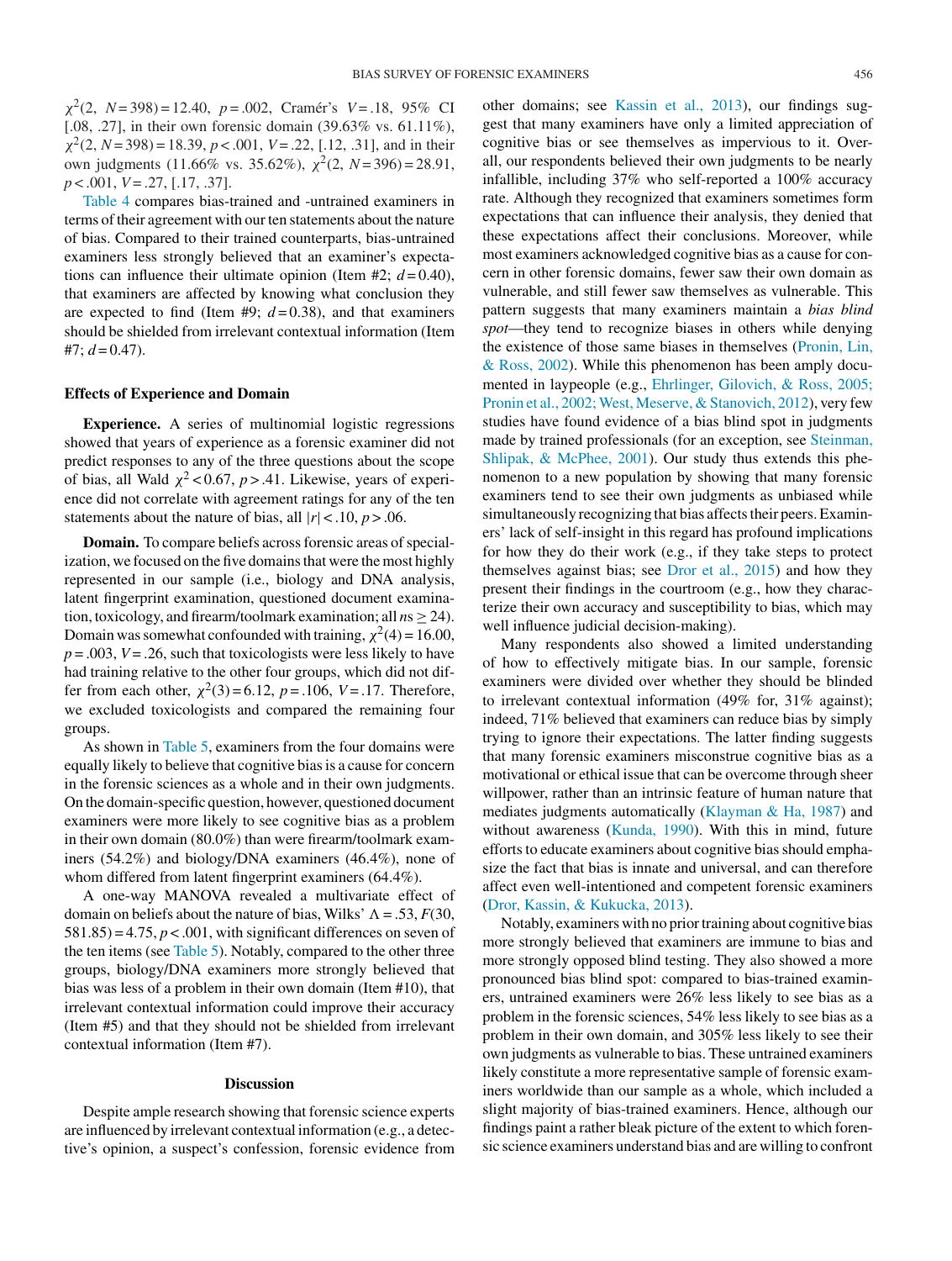## <span id="page-5-0"></span>**Table 4**

*Bias-Trained and -Untrained Examiners' Beliefs about the Nature of Bias*

|                                                                                                                                                | Trained $M(SD)$ | Untrained $M(SD)$ | t       | $\boldsymbol{p}$ | d             | 95% CI         |
|------------------------------------------------------------------------------------------------------------------------------------------------|-----------------|-------------------|---------|------------------|---------------|----------------|
| 1. An examiner's prior beliefs and expectations can affect how s/he goes<br>about analyzing a forensic sample.                                 | 4.91 (1.74)     | 4.41 (1.86)       | 2.73    | .007             | 0.28          | 0.10, 0.46     |
| 2. An examiner's prior beliefs and expectations can affect his or her<br>ultimate opinion about a forensic sample.                             | 4.45(1.81)      | 3.73(1.83)        |         | $3.88 \le 0.001$ | 0.40          | 0.22, 0.58     |
| 3. An experienced examiner is less likely than a new examiner to be<br>influenced by prior beliefs and expectations.                           | 3.57(1.66)      | 3.78(1.76)        | $-1.22$ |                  | $.224 - 0.12$ | $-0.29, 0.04$  |
| 4. An examiner who makes a conscious effort to set aside his or her prior<br>beliefs and expectations is less likely to be influenced by them. | 4.97(1.64)      | 5.36(1.29)        | $-2.58$ |                  | $.010 - 0.26$ | $-0.41, -0.11$ |
| 5. Having access to irrelevant contextual information can help forensic<br>examiners make more accurate judgments.                             | 3.03(1.77)      | 3.35(1.65)        | $-1.85$ |                  | $.066 - 0.19$ | $-0.36, -0.02$ |
| 6. Having access to irrelevant contextual information makes a forensic<br>examiner's job more interesting.                                     | 4.22(1.66)      | 4.20(1.57)        | 0.11    | .914             | 0.01          | $-0.15, 0.17$  |
| 7. To the extent possible, examiners in my domain should be shielded from 4.70 (1.85)<br>irrelevant contextual information.                    |                 | 3.88(1.59)        |         | $4.60 \le 0.001$ | 0.47          | 0.30, 0.64     |
| 8. Examiners sometimes know what conclusion they are expected to find.                                                                         | 4.62(1.85)      | 4.48(1.64)        | 0.77    | .440             | 0.08          | $-0.10, 0.25$  |
| 9. When examiners know what they are expected to find, it affects the<br>conclusions they reach.                                               | 3.57(1.85)      | 2.91(1.61)        | 3.62    | < .001           | 0.38          | 0.20, 0.55     |
| 10. Cognitive bias is generally less of a problem in my specialty domain<br>than in other domains of forensic science.                         | 4.03(1.83)      | 4.53(1.71)        | $-2.76$ |                  | $.006 - 0.28$ | $-0.46, -0.11$ |

#### **Table 5**

*Beliefs about the Scope and Nature of Bias across Forensic Domains*

|                       |                           |                    |                    | Biology and DNA $(n=96)$ Latent fingerprints $(n=58)$ Questioned documents $(n=33)$ Firearms and toolmarks $(n=24)$ |               |                  |                |
|-----------------------|---------------------------|--------------------|--------------------|---------------------------------------------------------------------------------------------------------------------|---------------|------------------|----------------|
| Scope of bias $(\% )$ |                           |                    |                    |                                                                                                                     | $x^2(6)$      | $\boldsymbol{D}$ | V              |
| General               | 76.29                     | 71.19              | 85.71              | 70.83                                                                                                               | 4.09          | .665             | .10            |
| Domain                | $46.39_a$                 | $64.41_{ab}$       | 80.00 <sub>h</sub> | $54.17_a$                                                                                                           | 16.93         | .010             | .20            |
| Self                  | 19.59                     | 25.42              | 26.47              | 33.33                                                                                                               | 6.44          | .376             | .12            |
|                       | Nature of bias $(M   SD)$ |                    |                    |                                                                                                                     | $F_{(3,207)}$ | $\boldsymbol{p}$ | $\eta_{p}^{2}$ |
| Item $#1$             | 4.49(1.85)                | 5.07(1.54)         | 5.27(1.59)         | 4.71 (1.92)                                                                                                         | 2.31          | .077             | .03            |
| Item $#2$             | $3.79_{a}$ (1.87)         | $4.41_{ab}$ (1.75) | $4.91h$ (1.77)     | $4.42_{ab}$ (1.79)                                                                                                  | 3.69          | .013             | .05            |
| Item $#3$             | $3.49_{a} (1.60)$         | $3.66_{ab}$ (1.90) | $4.15_{ab}$ (1.54) | $4.50h$ (1.64)                                                                                                      | 3.04          | .030             | .04            |
| Item $#4$             | 4.96(1.65)                | 5.31 (1.49)        | 5.52(1.23)         | 5.38 (1.47)                                                                                                         | 1.47          | .223             | .02            |
| Item $#5$             | $3.57_{a}$ (1.75)         | $2.72h$ (1.60)     | $2.52b$ (1.54)     | $2.46b$ (1.62)                                                                                                      | 6.05          | .004             | .08            |
| Item $#6$             | $4.73_{\text{a}}(1.65)$   | $4.02_{ab}$ (1.69) | $3.97_{ab}$ (1.59) | $3.63h$ (1.69)                                                                                                      | 4.49          | .004             | .06            |
| Item $#7$             | $3.83_{\text{a}} (1.77)$  | $4.95h$ (1.66)     | $5.64h$ (1.14)     | $4.96h$ (1.94)                                                                                                      | 12.01         | < .001           | .15            |
| Item $#8$             | $4.43_{a} (1.79)$         | $4.26_{a}$ (1.91)  | $5.52h$ (1.37)     | $4.63_{ab}$ (1.66)                                                                                                  | 4.04          | .008             | .06            |
| Item $#9$             | 3.18(1.72)                | 3.16(1.82)         | 3.79(1.73)         | 3.33(1.52)                                                                                                          | 1.17          | .322             | .02            |
| Item $#10$            | $5.16_{a}$ (1.58)         | $3.45b$ (1.51)     | $2.88b$ (1.62)     | $3.54b$ (1.50)                                                                                                      | 25.81         | < .001           | .27            |

*Note*. For the three Scope of Bias items, values reflect the percentage of examiners who believed that bias is a cause for concern. Means or percentages not sharing a common subscript differ at *p* < .05.

it, our results may very well underestimate the magnitude of the problem.

Although bias-trained examiners held somewhat more enlightened beliefs about the nature of bias, their greater appreciation of bias does not imply immunity. According to [Wilson](#page-7-0) and Brekke's (1994) model of mental contamination and correction, being aware of one's biases and motivated to correct them are necessary—but not sufficient—conditions for overcoming their effects (see also [Lilienfeld,](#page-6-0) Ammirati, & Landfield, 2009, for a review of debiasing techniques and their effectiveness). However, because we measured examiners' *beliefs* about bias and not its actual impact on their judgments, we cannot say whether examiners who are less knowledgeable about bias are also more susceptible to it, or vice versa. The absence of a performance measure raises two additional limitations with respect to the interpretation of our results. First, insofar as individual differences in biasability may exist among examiners ([Dror,](#page-6-0) 2016), we cannot fully evaluate the accuracy of examiners' self-reported vulnerability to bias. That is to say, the examiners who reported that they are affected by bias may or may not be those who are actually most affected by it. Second, it is possible that our data do not demonstrate a bias blind spot; perhaps examiners accurately reported their own susceptibility to bias (or lack thereof) and overestimated the susceptibility of their peers. Although we believe this to be unlikely, we cannot definitively rule out this possibility. Future work should directly test the relationship between bias awareness and vulnerability by comparing examiners' beliefs about bias against those same examiners' tendency to be influenced by irrelevant contextual information.

Moreover, it isimportant to note that the observed differences between bias-trained and -untrained respondents cannot easily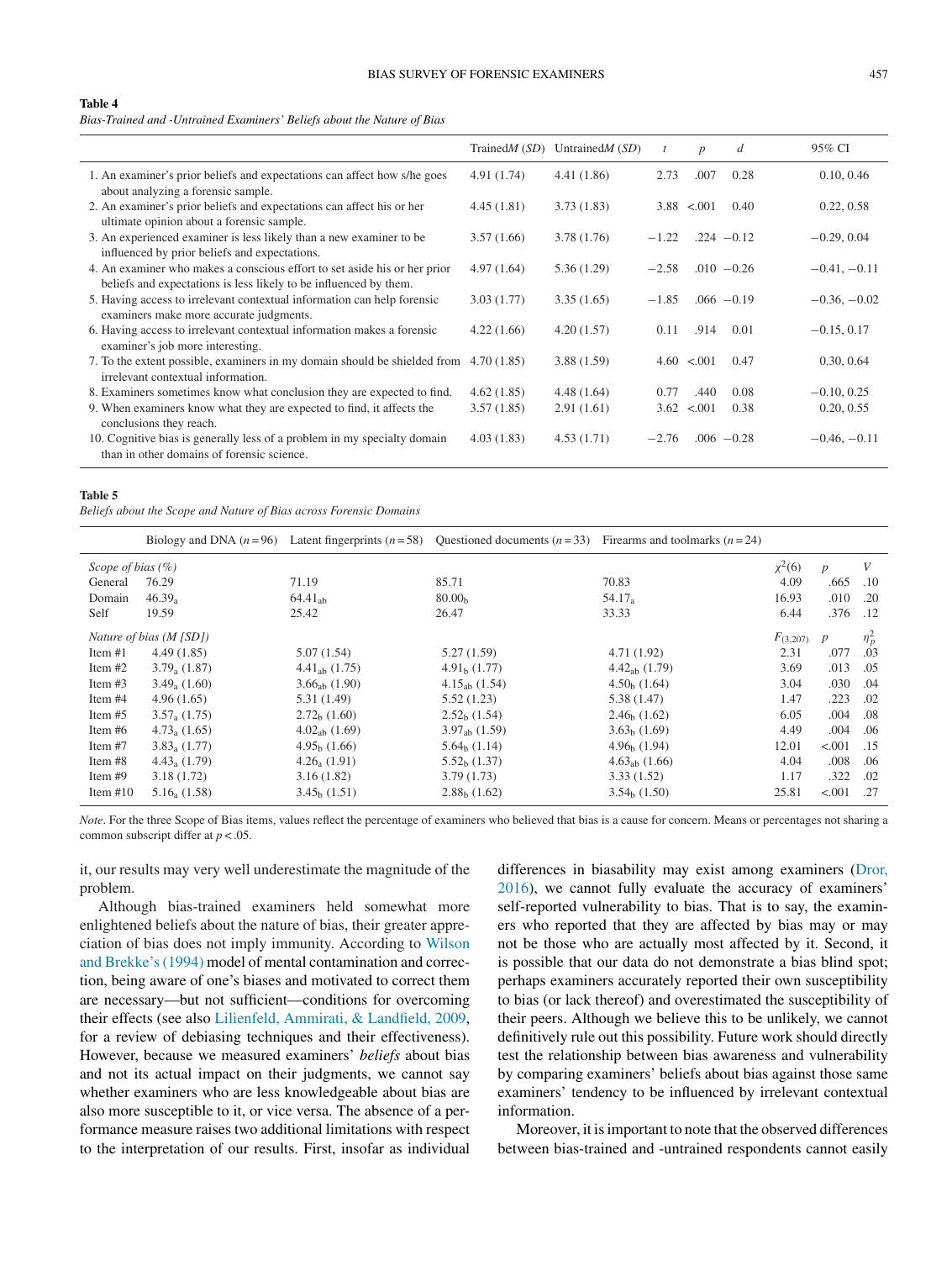<span id="page-6-0"></span>be interpreted. On the one hand, it is possible that such training heightened their sensitivity to cognitive bias; on the other hand, trained examiners may have actively sought out these opportunities, thereby representing a self-selected group of examiners who were already open-minded and concerned. Although our data cannot differentiate between these interpretations, future research should consider the possible benefits of bias training. To that end, a fully randomized study is needed to properly investigate any effects of such training on forensic examiners' beliefs or performance.

Alternatively, one can prevent bias by adopting an *exposure control* approach (Gilbert, 1993), which involves taking measures (either on one's own or via external intervention) to prevent exposure to potentially biasing information in the first place. In the forensic sciences, Dror et al. (2015) have advocated for the use of *Linear Sequential Unmasking* (LSU) protocols, which take an exposure control approach by regulating the flow of information to examiners and insulating them from taskirrelevant information. A key advantage of LSU is that it also allows for the possibility that some degree of contextual information may be beneficial—or even essential—to an examiner's analysis. With this in mind, LSU gives examiners the freedom to revise their initial (i.e., context-free) judgments in light of additional task-relevant information, provided that they document any such revisions. Several forensic laboratories that have adoptedLSU have reported that itsimplementation was not onerous or expensive, and that it has noticeably increased confidence in the validity of the examiners' judgments(e.g., Archer & Wallman, 2016; Found & Ganas, 2013). As such, it is becoming increasingly clear that forensic sciences stand to benefit from embracing the same blind testing procedures that have long been commonplace in psychology and other sciences.

## **Conflict of Interest Statement**

The authors declare no conflict of interest.

## **Author Contributions**

All authors developed the study concept. J. Kukucka, S. Kassin, and I. Dror developed study materials and recruited participants. J. Kukucka performed the data analysis and interpretation. J. Kukucka and S. Kassin drafted the manuscript. I. Dror and P. Zapf provided critical revisions. All authors approved the final version of the manuscript for submission.

#### **References**

- Archer, M. S., & Wallman, J. F. (2016). Context effects in forensic entomology and use of sequential unmasking in casework. *Journal of Forensic Sciences*, *61*, 1270–1277. [http://dx.doi.org/10.1111/1556-4029.13139](dx.doi.org/10.1111/1556-4029.13139)
- Bieber, P. (2012). Measuring the impact of cognitive bias in fire investigation. In *Proceedings of the international symposium on fire investigation, science and technology*. Available from [http://www.thearsonproject.org/Docs/Cognative](http://www.thearsonproject.org/Docs/Cognative_Bias_ARP.pdf) Bias ARP.pdf
- Butt, L. (2013). The forensic confirmation bias: Problems, perspectives, and proposed solutions: Commentary by a forensic examiner.

*Journal of Applied Research in Memory and Cognition*, *2*, 59–60. [http://dx.doi.org/10.1016/j.jarmac.2013.01.012](dx.doi.org/10.1016/j.jarmac.2013.01.012)

- Dror, I. E. (2016). A hierarchy of expert performance. *Journal of Applied Research in Memory and Cognition*, *5*, 121–127. [http://dx.doi.org/10.1016/j.jarmac.2016.03.001](dx.doi.org/10.1016/j.jarmac.2016.03.001)
- Dror, I. E., & Charlton, D. (2006). [Why](http://refhub.elsevier.com/S2211-3681(17)30032-3/sbref0025) [experts](http://refhub.elsevier.com/S2211-3681(17)30032-3/sbref0025) [make](http://refhub.elsevier.com/S2211-3681(17)30032-3/sbref0025) [errors.](http://refhub.elsevier.com/S2211-3681(17)30032-3/sbref0025) *[Journal](http://refhub.elsevier.com/S2211-3681(17)30032-3/sbref0025) [of](http://refhub.elsevier.com/S2211-3681(17)30032-3/sbref0025) [Forensic](http://refhub.elsevier.com/S2211-3681(17)30032-3/sbref0025) [Identification](http://refhub.elsevier.com/S2211-3681(17)30032-3/sbref0025)*[,](http://refhub.elsevier.com/S2211-3681(17)30032-3/sbref0025) *[56](http://refhub.elsevier.com/S2211-3681(17)30032-3/sbref0025)*[,](http://refhub.elsevier.com/S2211-3681(17)30032-3/sbref0025) [600–616.](http://refhub.elsevier.com/S2211-3681(17)30032-3/sbref0025)
- Dror, I. E., & Cole, S. A. (2010). The vision in "blind" justice: Expert perception, judgment, and visual cognition in forensic pattern recognition. *Psychonomic Bulletin & Review*, *17*, 161–167. [http://dx.doi.org/10.3758/PBR.17.2.161](dx.doi.org/10.3758/PBR.17.2.161)
- Dror, I. E., & Hampikian, G. (2011). Subjectivity and bias in forensic DNA mixture interpretation. *Science and Justice*, *51*, 204–208. [http://dx.doi.org/10.1016/j.scijus.2011.08.004](dx.doi.org/10.1016/j.scijus.2011.08.004)
- Dror, I. E., Thompson, W. C., Meissner, C. A., Kornfield, I., Krane, D., Saks, M., et al. (2015). Context management toolbox: A linear sequential unmasking (LSU) approach for minimizing cognitive bias in forensic decision making. *Journal of Forensic Sciences*, *60*, 1111–1112. [http://dx.doi.org/10.1111/1556-4029.](dx.doi.org/10.1111/1556-4029.12805) [12805](dx.doi.org/10.1111/1556-4029.12805)
- Dror, I. E., Kassin, S. M., & Kukucka, J. (2013). New application of psychology to law: Improving forensic evidence and expert witness contributions. *Journal of Applied Research in Memory and Cognition*, *2*, 78–81. [http://dx.doi.org/10.1016/j.jarmac.2013.02.003](dx.doi.org/10.1016/j.jarmac.2013.02.003)
- Ehrlinger, J., Gilovich, T., & Ross, L. (2005). Peering into the bias blind spot: People's assessments of bias in themselves and others. *Personality and Social Psychology Bulletin*, *31*, 680–692. [http://dx.doi.org/10.1177/0146167204271570](dx.doi.org/10.1177/0146167204271570)
- Found, B., & Ganas, J. (2013). The management of domain irrelevant context information in forensic handwriting examination casework. *Science and Justice*, *53*, 154–158. [http://dx.doi.org/10.](dx.doi.org/10.1016/j.scijus.2012.10.004) [1016/j.scijus.2012.10.004](dx.doi.org/10.1016/j.scijus.2012.10.004)
- Gilbert, D. T. (1993). [The](http://refhub.elsevier.com/S2211-3681(17)30032-3/sbref0065) [assent](http://refhub.elsevier.com/S2211-3681(17)30032-3/sbref0065) [of](http://refhub.elsevier.com/S2211-3681(17)30032-3/sbref0065) [man:](http://refhub.elsevier.com/S2211-3681(17)30032-3/sbref0065) [Mental](http://refhub.elsevier.com/S2211-3681(17)30032-3/sbref0065) [representation](http://refhub.elsevier.com/S2211-3681(17)30032-3/sbref0065) [and](http://refhub.elsevier.com/S2211-3681(17)30032-3/sbref0065) [the](http://refhub.elsevier.com/S2211-3681(17)30032-3/sbref0065) [control](http://refhub.elsevier.com/S2211-3681(17)30032-3/sbref0065) [of](http://refhub.elsevier.com/S2211-3681(17)30032-3/sbref0065) [belief.](http://refhub.elsevier.com/S2211-3681(17)30032-3/sbref0065) [In](http://refhub.elsevier.com/S2211-3681(17)30032-3/sbref0065) [D.](http://refhub.elsevier.com/S2211-3681(17)30032-3/sbref0065) [M.](http://refhub.elsevier.com/S2211-3681(17)30032-3/sbref0065) [Wegner,](http://refhub.elsevier.com/S2211-3681(17)30032-3/sbref0065) [&](http://refhub.elsevier.com/S2211-3681(17)30032-3/sbref0065) [J.](http://refhub.elsevier.com/S2211-3681(17)30032-3/sbref0065) [W.](http://refhub.elsevier.com/S2211-3681(17)30032-3/sbref0065) [Pennebaker](http://refhub.elsevier.com/S2211-3681(17)30032-3/sbref0065) [\(Eds.\),](http://refhub.elsevier.com/S2211-3681(17)30032-3/sbref0065) *[Handbook](http://refhub.elsevier.com/S2211-3681(17)30032-3/sbref0065) [of](http://refhub.elsevier.com/S2211-3681(17)30032-3/sbref0065) [mental](http://refhub.elsevier.com/S2211-3681(17)30032-3/sbref0065) [control](http://refhub.elsevier.com/S2211-3681(17)30032-3/sbref0065)* [\(pp.](http://refhub.elsevier.com/S2211-3681(17)30032-3/sbref0065) [57](http://refhub.elsevier.com/S2211-3681(17)30032-3/sbref0065)–[87\).](http://refhub.elsevier.com/S2211-3681(17)30032-3/sbref0065) [Englewood](http://refhub.elsevier.com/S2211-3681(17)30032-3/sbref0065) [Cliffs,](http://refhub.elsevier.com/S2211-3681(17)30032-3/sbref0065) [NJ:](http://refhub.elsevier.com/S2211-3681(17)30032-3/sbref0065) [Prentice-Hall.](http://refhub.elsevier.com/S2211-3681(17)30032-3/sbref0065)
- Kaptchuk, T.J. (1998). Intentional ignorance: A history of blind assessment and placebo controls in medicine. *Bulletin of the History of Medicine*, *72*, 389–433. [http://dx.doi.org/10.1353/bhm.1998.0159](dx.doi.org/10.1353/bhm.1998.0159)
- Kassin, S. M., Dror, I. E., & Kukucka, J. (2013). The forensic confirmation bias: Problems, perspectives, and proposed solutions. *Journal of Applied Research in Memory and Cognition*, *2*, 42–52. [http://dx.doi.org/10.1016/j.jarmac.2013.01.001](dx.doi.org/10.1016/j.jarmac.2013.01.001)
- Klayman, J., & Ha, Y.-W. (1987). Confirmation, disconfirmation, and information in hypothesis testing. *Psychological Bulletin*, *94*, 211–228. [http://dx.doi.org/10.1037/0033-295X.94.2.211](dx.doi.org/10.1037/0033-295X.94.2.211)
- Kukucka,J. (2018). [Confirmation](http://refhub.elsevier.com/S2211-3681(17)30032-3/sbref0085) [biasin](http://refhub.elsevier.com/S2211-3681(17)30032-3/sbref0085) [the](http://refhub.elsevier.com/S2211-3681(17)30032-3/sbref0085) [forensic](http://refhub.elsevier.com/S2211-3681(17)30032-3/sbref0085) [sciences:](http://refhub.elsevier.com/S2211-3681(17)30032-3/sbref0085) [Causes,](http://refhub.elsevier.com/S2211-3681(17)30032-3/sbref0085) [consequences,](http://refhub.elsevier.com/S2211-3681(17)30032-3/sbref0085) [and](http://refhub.elsevier.com/S2211-3681(17)30032-3/sbref0085) [countermeasures.](http://refhub.elsevier.com/S2211-3681(17)30032-3/sbref0085) [In](http://refhub.elsevier.com/S2211-3681(17)30032-3/sbref0085) [W.J.](http://refhub.elsevier.com/S2211-3681(17)30032-3/sbref0085) [Koen,](http://refhub.elsevier.com/S2211-3681(17)30032-3/sbref0085) [&](http://refhub.elsevier.com/S2211-3681(17)30032-3/sbref0085) [C.](http://refhub.elsevier.com/S2211-3681(17)30032-3/sbref0085) [M.](http://refhub.elsevier.com/S2211-3681(17)30032-3/sbref0085) [Bowers](http://refhub.elsevier.com/S2211-3681(17)30032-3/sbref0085) [\(Eds.\),](http://refhub.elsevier.com/S2211-3681(17)30032-3/sbref0085) *[Forensic](http://refhub.elsevier.com/S2211-3681(17)30032-3/sbref0085) [science](http://refhub.elsevier.com/S2211-3681(17)30032-3/sbref0085) [reform:](http://refhub.elsevier.com/S2211-3681(17)30032-3/sbref0085) [The](http://refhub.elsevier.com/S2211-3681(17)30032-3/sbref0085) [psychology](http://refhub.elsevier.com/S2211-3681(17)30032-3/sbref0085) [and](http://refhub.elsevier.com/S2211-3681(17)30032-3/sbref0085) [sociology](http://refhub.elsevier.com/S2211-3681(17)30032-3/sbref0085) [of](http://refhub.elsevier.com/S2211-3681(17)30032-3/sbref0085) [wrongful](http://refhub.elsevier.com/S2211-3681(17)30032-3/sbref0085) [convictions](http://refhub.elsevier.com/S2211-3681(17)30032-3/sbref0085)*[.](http://refhub.elsevier.com/S2211-3681(17)30032-3/sbref0085) [New](http://refhub.elsevier.com/S2211-3681(17)30032-3/sbref0085) [York:](http://refhub.elsevier.com/S2211-3681(17)30032-3/sbref0085) [Elsevier](http://refhub.elsevier.com/S2211-3681(17)30032-3/sbref0085) [\(in](http://refhub.elsevier.com/S2211-3681(17)30032-3/sbref0085) [press\).](http://refhub.elsevier.com/S2211-3681(17)30032-3/sbref0085)
- Kunda, Z. (1990). The case for motivated reasoning. *Psychological Bulletin*, *108*, 480–498. [http://dx.doi.org/10.1037/](dx.doi.org/10.1037/0033-2909.108.3.480) [0033-2909.108.3.480](dx.doi.org/10.1037/0033-2909.108.3.480)

Leadbetter, M. (2007). [Letter](http://refhub.elsevier.com/S2211-3681(17)30032-3/sbref0095) [to](http://refhub.elsevier.com/S2211-3681(17)30032-3/sbref0095) [the](http://refhub.elsevier.com/S2211-3681(17)30032-3/sbref0095) [editor.](http://refhub.elsevier.com/S2211-3681(17)30032-3/sbref0095) *[Fingerprint](http://refhub.elsevier.com/S2211-3681(17)30032-3/sbref0095) [World](http://refhub.elsevier.com/S2211-3681(17)30032-3/sbref0095)*[,](http://refhub.elsevier.com/S2211-3681(17)30032-3/sbref0095) *[33](http://refhub.elsevier.com/S2211-3681(17)30032-3/sbref0095)*[,](http://refhub.elsevier.com/S2211-3681(17)30032-3/sbref0095) [231.](http://refhub.elsevier.com/S2211-3681(17)30032-3/sbref0095)

- Lilienfeld, S. O., Ammirati, R., & Landfield, K. (2009). Giving debiasing away: Can psychological research on correcting cognitive errors promote human welfare? *Perspectives on Psychological Science*, *4*, 390–398. [http://dx.doi.org/10.1111/j.1745-6924.2009.01144.x](dx.doi.org/10.1111/j.1745-6924.2009.01144.x)
- Nakhaeizadeh, S., Dror, I. E., & Morgan, R. (2014). Cognitive bias in forensic anthropology: Visual assessment of skeletal remains is susceptible to confirmation bias. *Science & Justice*, *54*, 208–214. [http://dx.doi.org/10.1016/j.scijus.2013.11.003](dx.doi.org/10.1016/j.scijus.2013.11.003)